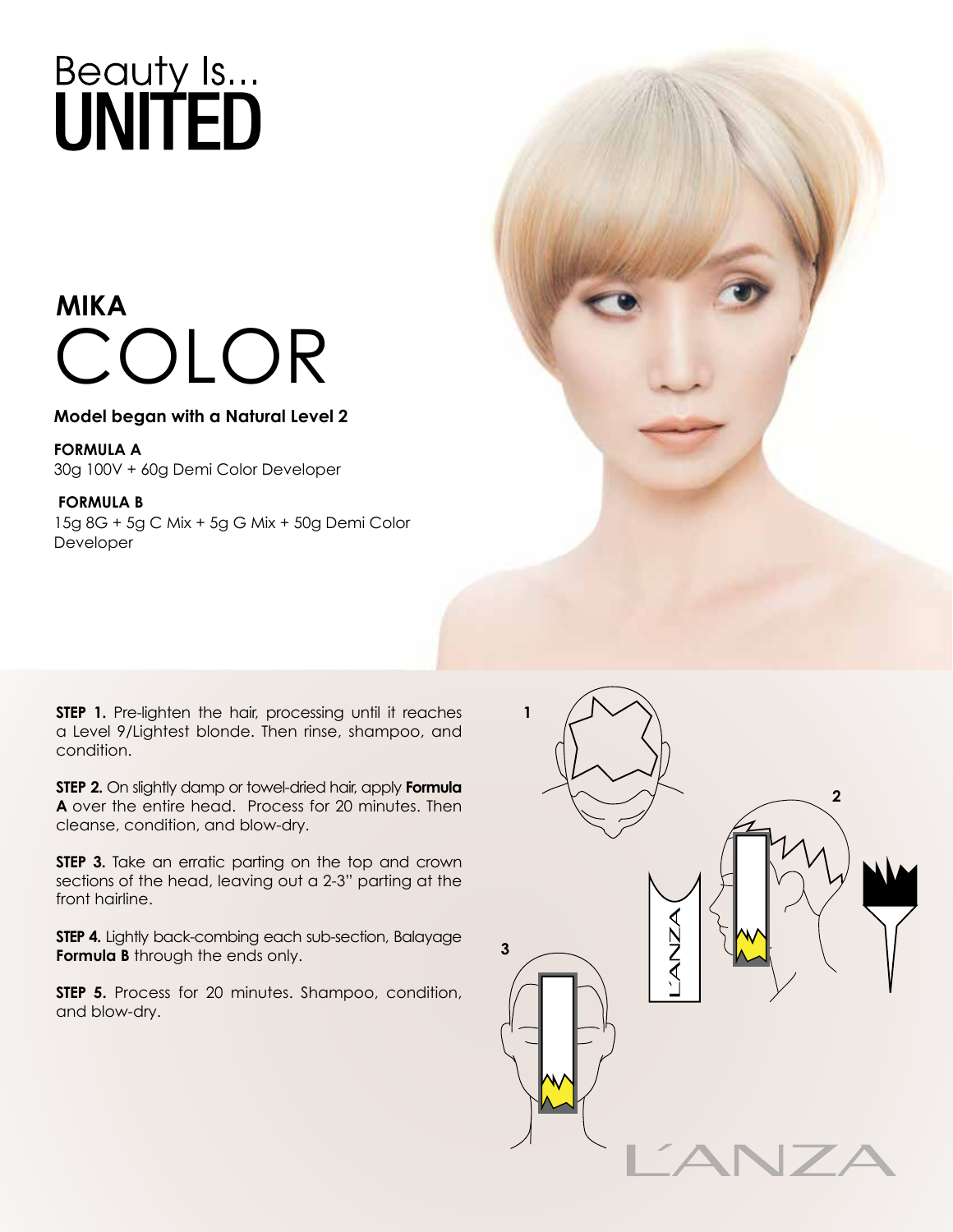#### **MIKA**   $C<sub>1</sub>$





**STEP 1.** Separate hair into 3 sections. A top section along the parietal ridge, a middle section that includes the sides and back above the occipital, and a lower section that is below the occipital bone.

**STEP 2.** Staring in the lower section, begin by cutting a perimeter line at zero-degree elevation. Make sure to isolate a  $\frac{1}{4}$ " diagonal section on the right side, if an accent piece is desired. Next, take vertical subsections, pulled at 45 degrees and cut following the round of the head. Complete lower section using a traveling guide.

**STEP 3.** Release the middle section, and take vertical subsections elevating at 90 degrees from the head. Using the guide from the lower section, cut a 45-degree line. Using a traveling guide, work your way to the front hairline on either side.

**STEP 4.** Release the top section and blow-dry the entire head with a cushion brush. Isolate a triangle-shaped fringe section at the front. Then, take pie-shaped sections pivoting from the crown, and point-cut, following the 45-degree line created in the middle section. Work the entire top section in this manner, until you reach the triangle section.

**STEP 5.** Cut a heavy fringe using comb control and blunt cutting. Length of fringe should be at the eye lashes and softly round into shape at the cheekbone. Point-cut to create a clean, shaped perimeter all the way around the head. (Accent piece and length is your choice.)

**STEP 6.** Soften and personalize using texturizing scissors in an arc cutting pattern.









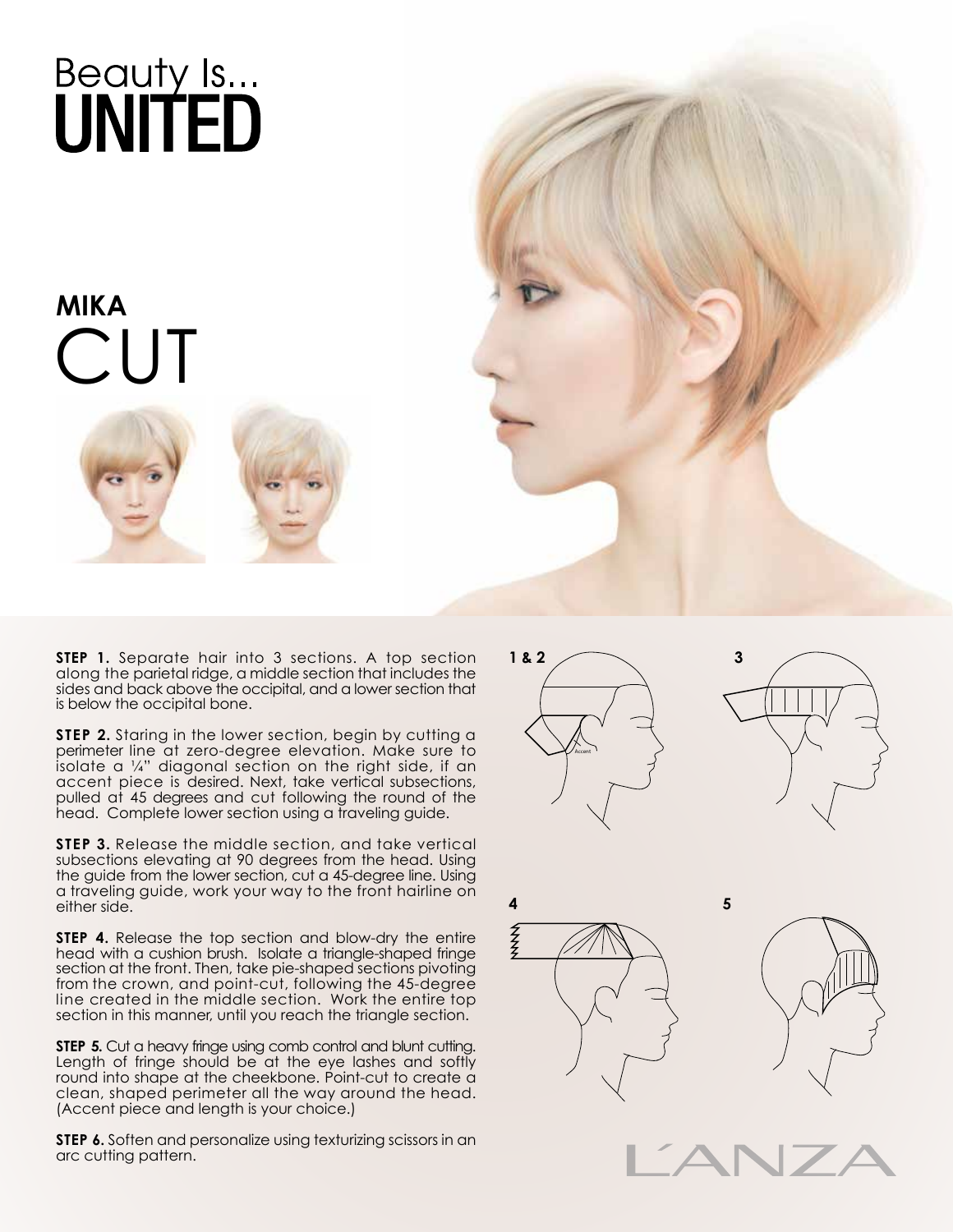## **MIKA**  STYLE



**STEP 1.** On freshly washed hair, apply a small amount of **Foundation Mousse**. Blow-dry with a cushion brush, using a wrap-drying technique.

**STEP 2.** At the crown, apply a small amount of **Foundation Mousse** to dry hair, using a comb. Use the same comb to immediately lift the hair as you blow-dry, for expansive volume at the crown.

**STEP 3.** Mix a small amount of **Brilliant Texture** with **Keratin Healing Oil Hair Treatmen**t by rubbing together in your hands. Then apply to the areas that need control and flexible shine.

Finish with **Keratin Healing Oil Lustrous Finishing Spray**.

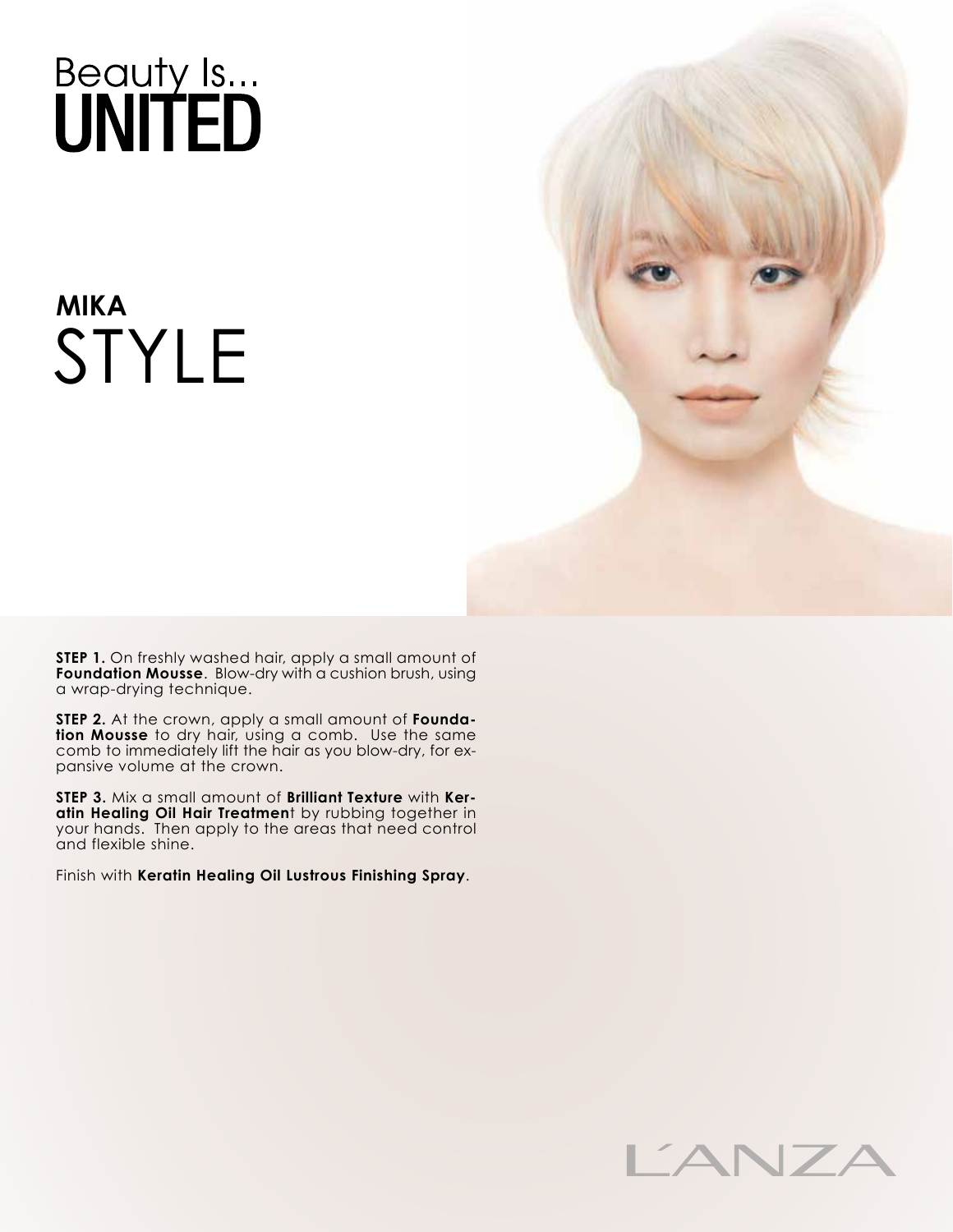### **JAYDN** COLOR

#### **MEDIUM BEAUTY BATH**

30g Healing Color-Cleansing Shampoo + 30g Powder Decolorizer + 30g 10 Volume Developer

#### **FORMULA A**

40g 7CC + 10g C Mix + 50g 30 Volume Developer

#### **FORMULA B** 15g G mix + 15g 30 Volume Developer

**FORMULA C** 30g 7CC + 60g Demi Color Developer

**STEP 1.** Apply a **Medium Beauty Bath** in thin sections throughout the head, staying away from the re-growth area. Process until hair has reached a Level 8/Light blonde. Then rinse, shampoo, condition and blow-dry the hair.

**STEP 2.** Section the hair from ear-to-ear, and across the front hairline in an erratic pattern. **Apply Formula A** to this section only, from scalp to ends.

**STEP 3.** Working with horizontal sections on the sides and opposing diagonal sections on the top, apply **Formula A** to the regrowth area, **Formula B** to the mid-lengths, and **Formula C** through the ends. Blend the formulas together and isolate with foil. Continue moving through each section until all hair has been colored.

**STEP 4.** Process at room temperature for 35 minutes. Then shampoo, condition, and blow-dry.





7CC

**2**

**7CC G Mix 30 Vol**

**3**

**1**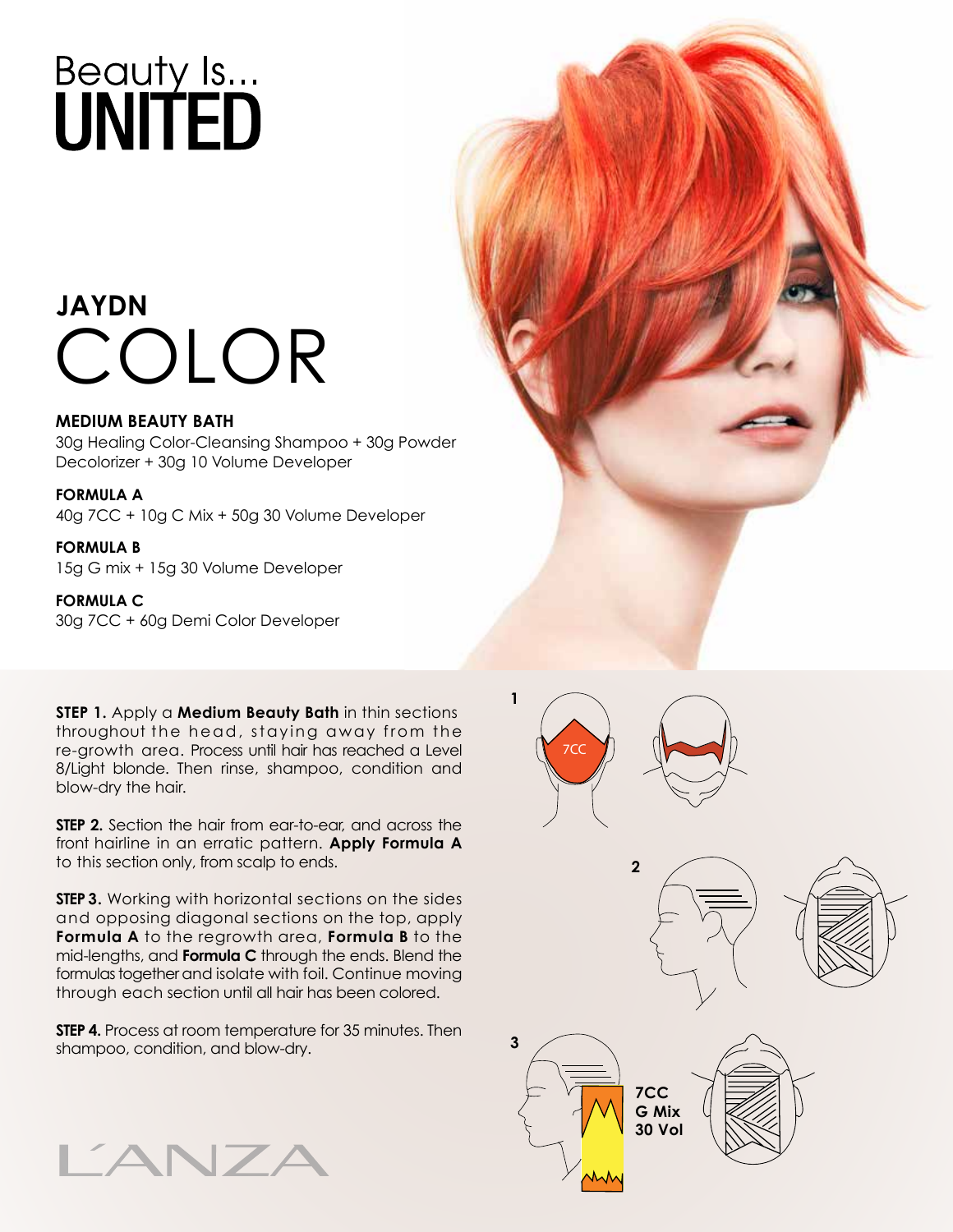### **JAYDN** STYLE 1



**STEP 1.** Apply **Foundation Mousse** to towel-dried hair. Blow-dry using a cushion brush, directing the sides back, creating smooth volume at the front and crown areas.

**STEP 2.** Back-comb sections at the front and crown for expansive volume, locking in the shape with **Keratin Healing Oil Lustrous Finishing Spray**.

**STEP 3.** On fingertips, use a small amount of **Brilliant Texture**, and apply to the sides of the head, while directing the hair back and tucking behind the ear. Follow up with **Keratin Healing Oil Lustrous Finishing Spray** to secure in place and detail.

**STEP 4.** Finish with a generous mist of **Color Illuminator** all over the hair, to enhance shine and color vibrancy.

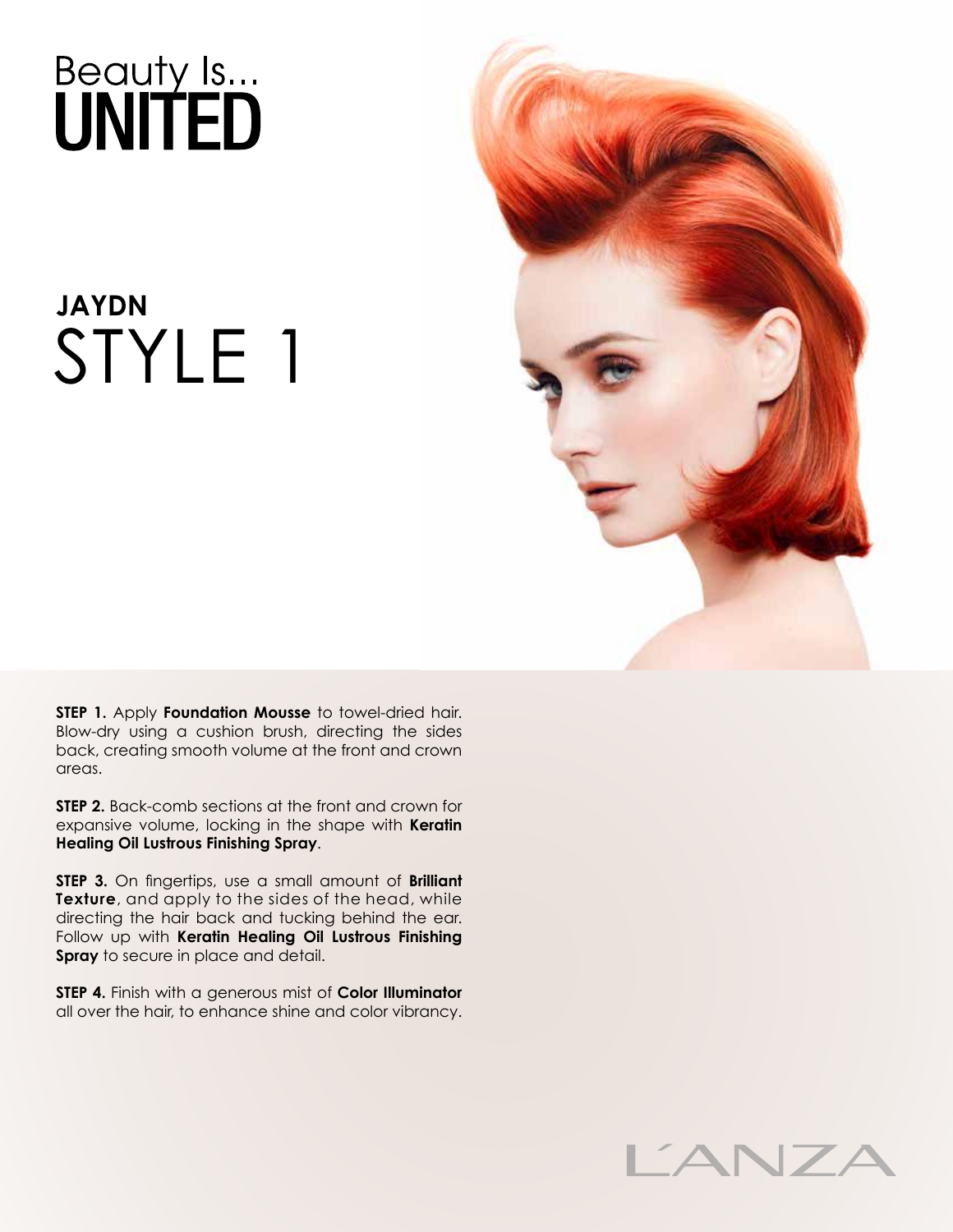### **JAYDN** STYLE 2



**STEP 1.** Apply **Foundation Mousse** to towel-dried hair and blow-dry using a large round brush.

**STEP 2.** Isolate a U-shaped section that begins at the hair recession on either side at the front, and follows the parietal ridge, connecting in the back just below the crown. Gently clip out of the way.

**STEP 3.** Take all hair below the parietal and direct back into a tight French twist, and secure in place with hair pins. Ends of the twisted section should be right below the crown. Use **Keratin Healing Oil Lustrous Finishing Spray** to secure.

**STEP 4.** Release U-shaped section and gently backcomb for volume near the crown. Then use your fingers or the tail-end of a comb to place the hair in a balanced shape (The majority of the section should fall forward towards the face). Use **Dry Texture Spray** to enhance fullness and separation.

**STEP 5.** Lock in the shape with an all-over misting of **Keratin Healing Oil Lustrous Finishing Spray**, then finalize with a spritz of **Color Illuminator**.

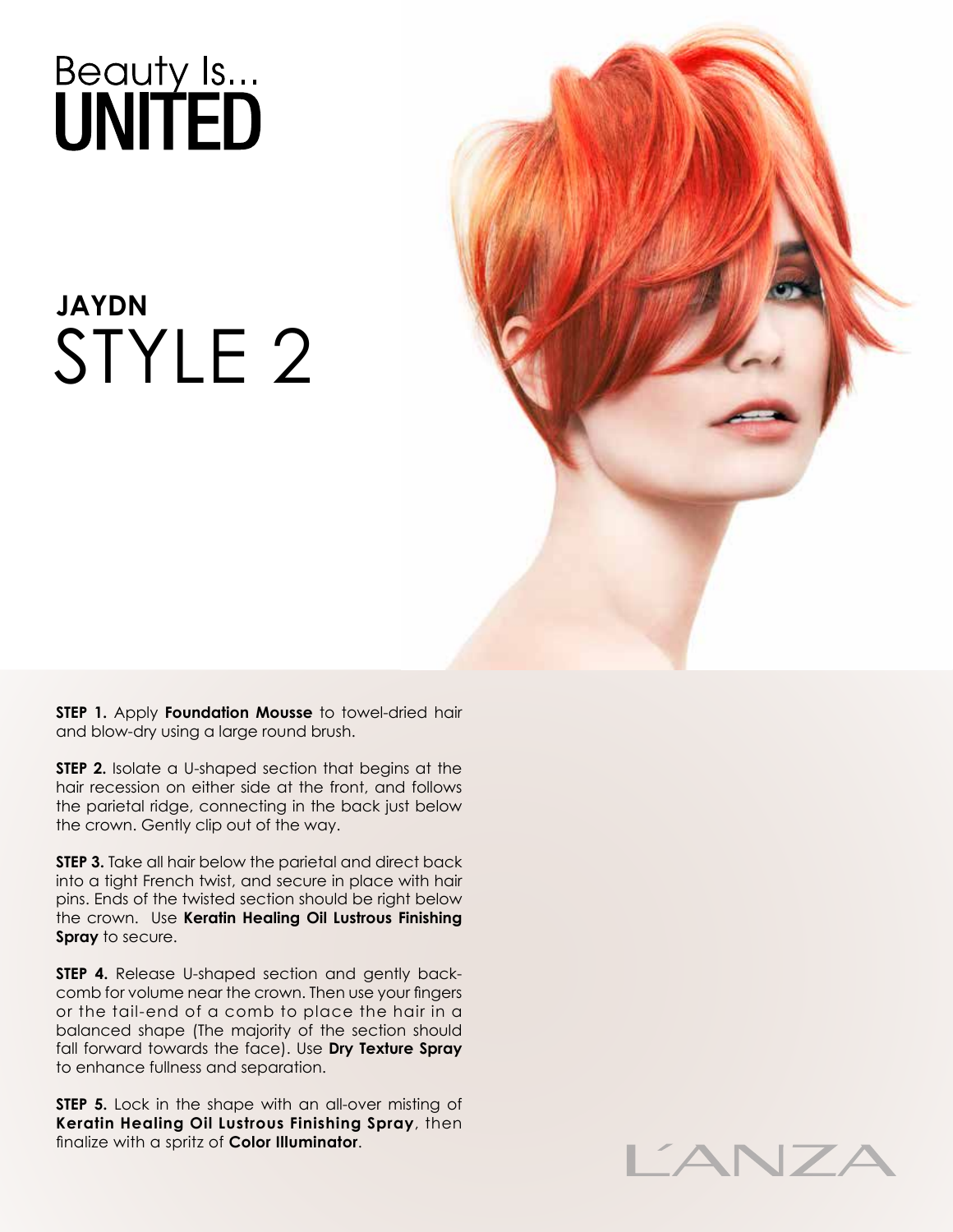## **SHAYLA** COLOR

#### **MODEL BEGAN WITH A NATURAL LEVEL 5**

#### **FORMULA A**

30g 5CG + 30g Translucent Color Catalyst + Demi Color Developer

**FORMULA B** 30g Powder Decolorizer + 60g 10 Volume Developer **FORMULA C**

30g Cream Decolorizer + 30g 30 Volume Developer

#### **FORMULA D**

15g 7NV + 15g Translucent Color Catalyst + 30g Demi Color Developer

#### **FORMULA E**

30g 10NN + 60g Demi Color Developer

**STEP 1.** Apply **Formula A** from base to ends, and process at room temperature for up to 20 minutes. Shampoo, condition, and blow-dry the hair.

**STEP 2.** Divide the hair into the areas of the head: Nape, Back, Sides, Crown, and Top.

**STEP 3.** Using **Formula B,** starting in the nape and working toward the top, take 1/2" diagonal sections and finely weave hair, placing in foils. Continue working in this manner until all sections of the head are completely foiled.

**STEP 4.** Using **Formula C**, Balayage the hair between the foils. Process at room temperature until highlights have reached a Level 9/Lightest blonde.

**STEP 5.** Then shampoo, condition, and blow-dry.

**STEP 6.** Apply **Formula D** from scalp to mid-shaft and **Formula E** from mid-shaft to ends, blending together. Process for 20 minutes. Then shampoo, condition and blow-dry.







7NV DEMI TRANS

> 10NN DEMI

**1**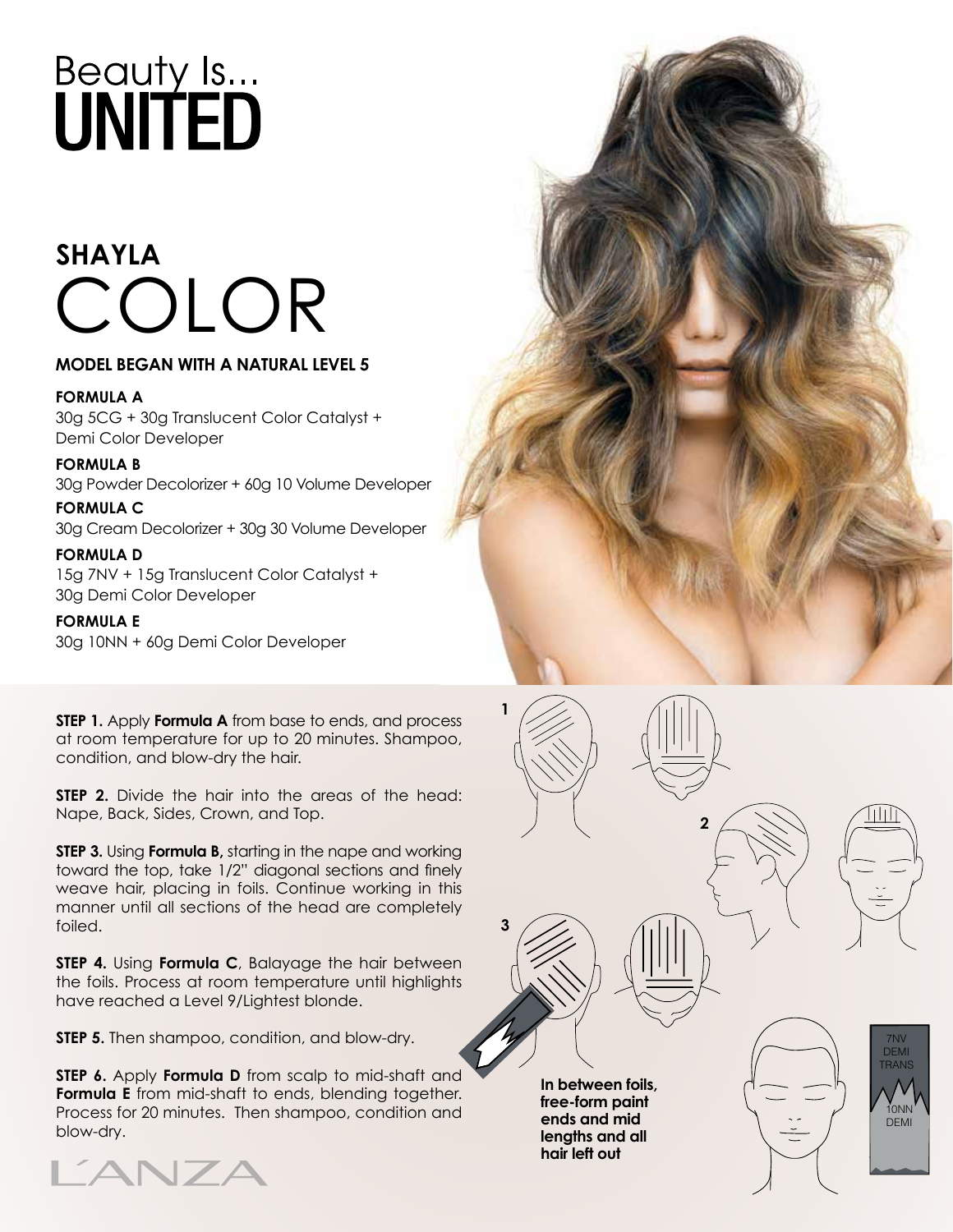### **SHAYLA CUT**







**STEP 1.** Create a parting from ear-to-ear, and comb hair to natural fall. Cut a face frame going short-tolong (The short side is the hair that falls from each side of the part, at the front of the head.) This will create a triangle when both sides are combed forward.

**STEP 2.** Take a 1" parting from the high point to the bottom hair line, and comb everything forward. Using your face frame as your guide, remove with point-cut.

**STEP 3.** Repeat on the other side. This will make the layer gradually get longer toward the back.

**TIP:** The more you elevate the section, the softer the layer becomes.

**STEP 4.** Next, create a parietal parting and comb the hair straight up, and over-direct to the high point of the crown. You will see a point. Remove the point with a point-cut.

**STEP 5.** Comb all hair down to natural fall, and remove perimeter to desired length.

**TIP:** If you elevate the section, the perimeter will be softer.



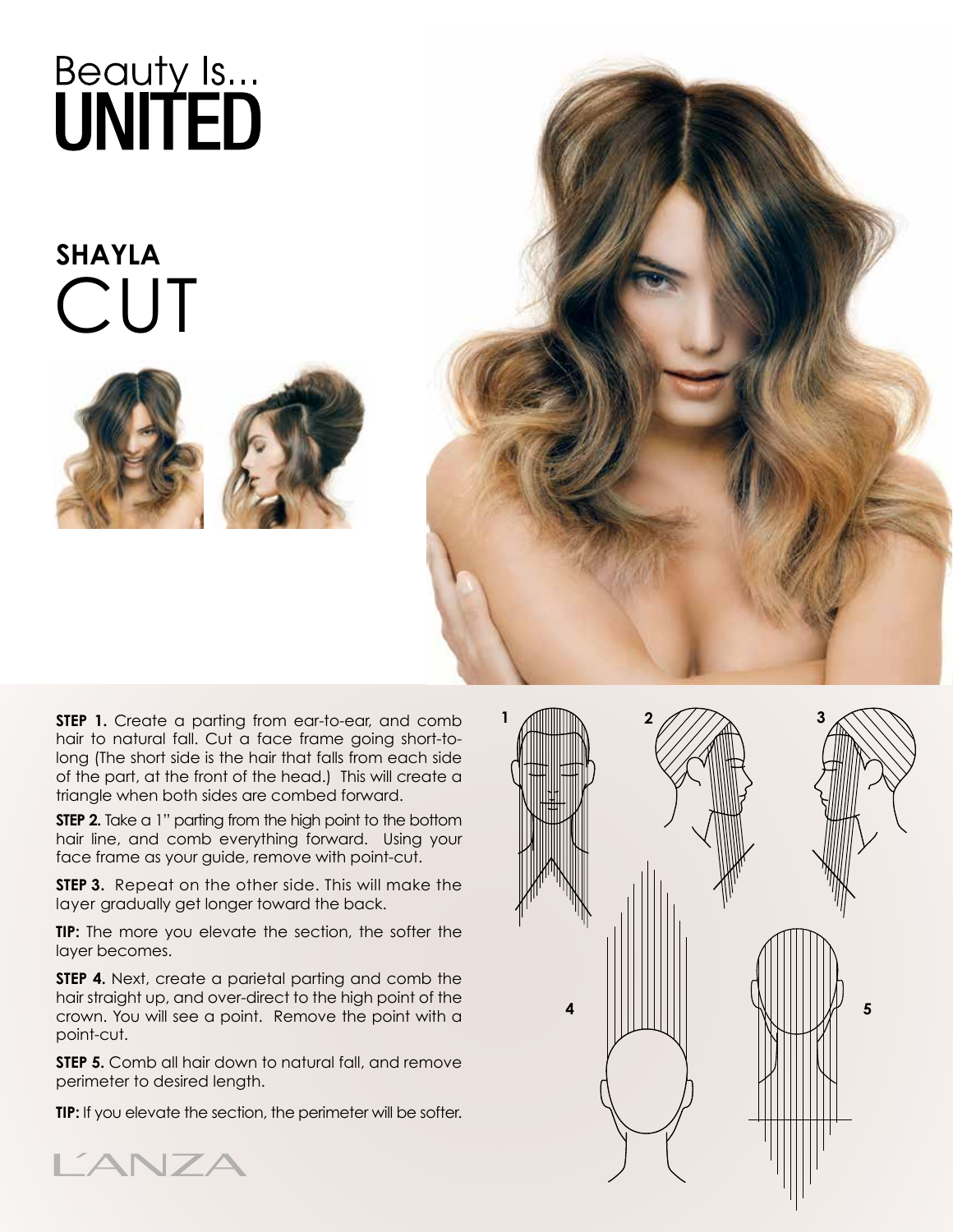### **SHAYLA** STYLE 1



**STEP 1.** On wet hair, apply a golf-ball size of **Design Foam** all over, adding a few pumps of **Spray Gel**. Blow-dry using a large round brush.

**STEP 2.** Once hair is 100% dry, back-comb the entire head, except ¾" inch at the hair line.

**STEP 3.** After back-combing, you will begin to brush the hair at the nape to one side of the head.

**STEP 4.** Once you have worked your way to the crown, brushing the hair over, you begin to lay your bobby pins up the head.

**TIP:** As you work your way up the head, make sure every pin crosses the one before it. Long pins work best with this design.

**STEP 5.** Once you have a row of pins going up the back, begin to brush the hair in the opposite direction, rolling, and creating a twist. Start at the nape and work your way up to the sides.

**STEP 6.** The top of the head may be styled in a range of ways. For a modern look, it can be combed back tightly. Or for a more classic flavor, the top can be incorporated directly into the twist.

**STEP 7.** Set your finished look with **Keratin Healing Oil Lustrous Finishing Spray.**

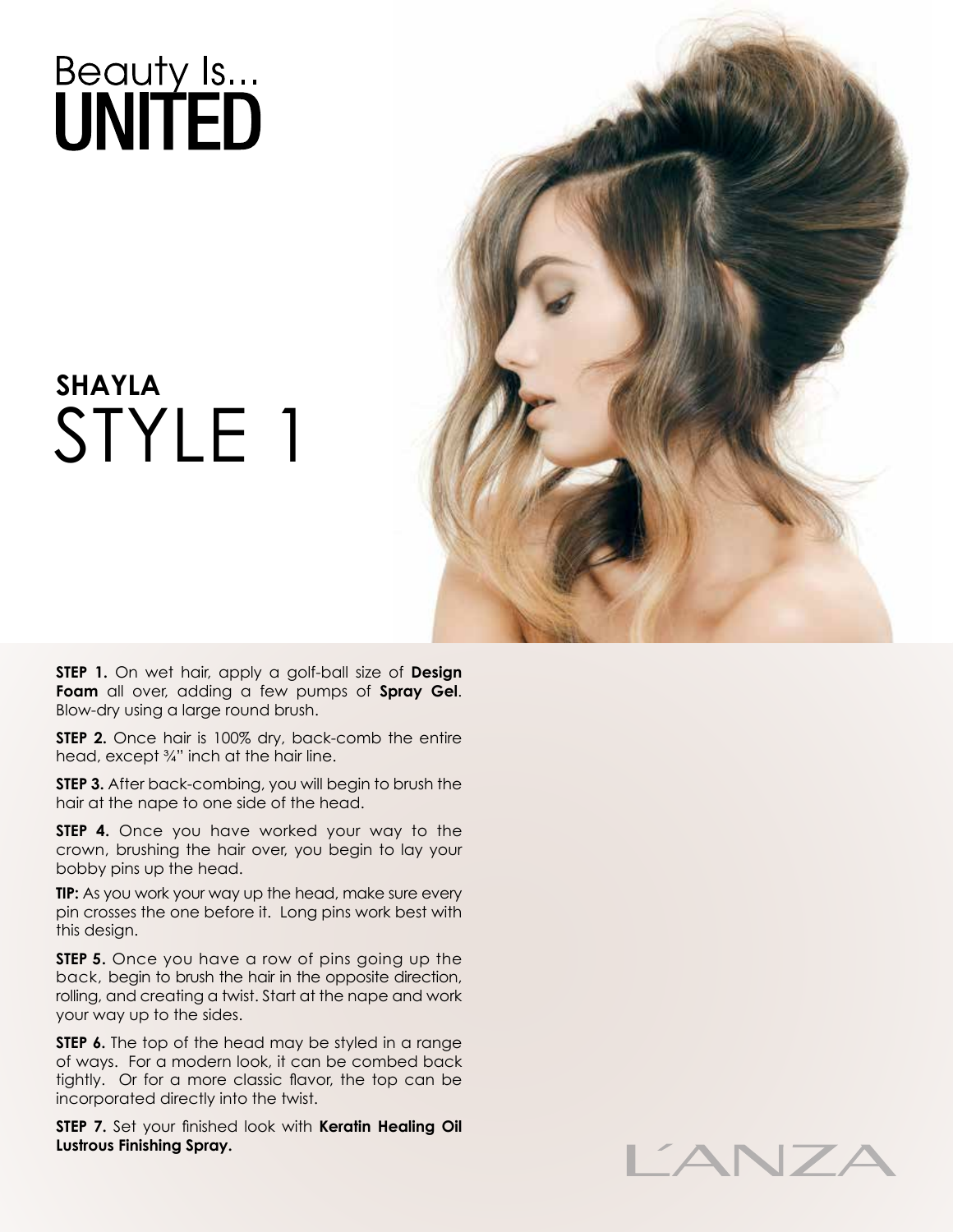### **SHAYLA** STYLE 2



**STEP 1.** On damp hair apply a golf-ball size portion of **Foundation Mousse** with a pump of **Keratin Healing Oil Hair Treatment**.

**STEP 2.** Blow-dry the hair with a paddle brush in a more directional way. Backward forward side to side until 100% dry.

**TIP:** If there is a strong cowlick, start there to control the hair's direction when it lays dry.

**STEP 3.** Once hair is dry take 1 1/2" sections loosely square in shape (doesn't need to be perfect!). Wrap hair around your 1 ½" Marcel iron. All sections around the face should be wrapped away from the face.

**STEP 4.** After your curls are done, blast dry the hair with your blow-dryer. Lightly mist the hair with **Beach Spray**, and blast dry again, using cold air.

**STEP 5.** Repeat the curl process again.

**TIP:** The more times you do this the more bed heady the look becomes.

**STEP 6.** Finish with **Dry Shampoo** for that pillow-talk texture.

**STEP 7.** Set your finished look with **Keratin Healing Oil Lustrous Finishing Spray**.